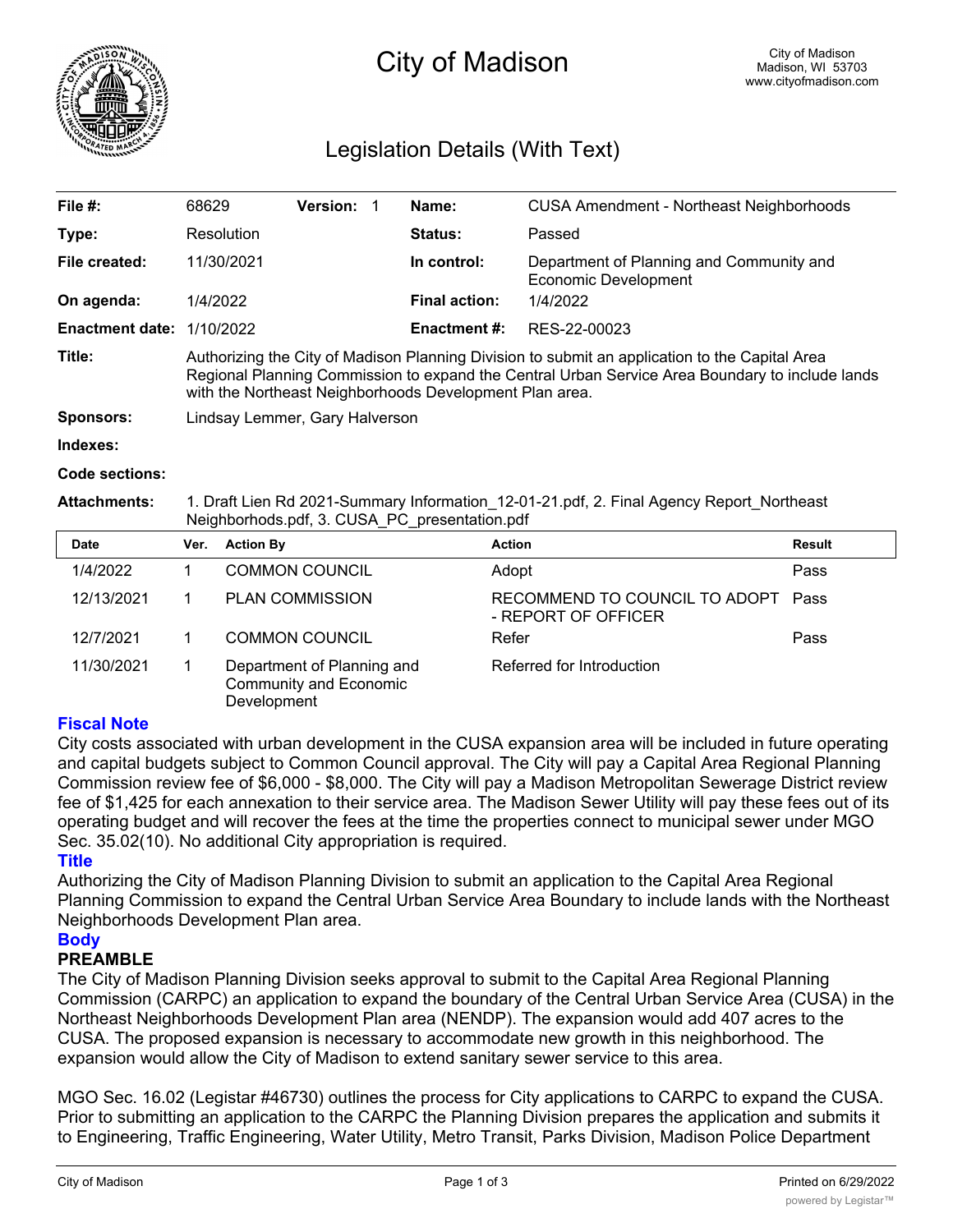and Madison Fire Department for input regarding the City's ability to provide services to the proposed expansion area and the associated cost.

After receiving input from each of the agencies listed above, the Planning Division shall submit to the Plan Commission the proposed application, the input provided by the city agencies and a resolution authorizing the Planning Division to submit the application to CARPC.

Giving due consideration to the input received from the city agencies, the cost of providing services to the proposed expansion area, and recommendations of the City of Madison Comprehensive Plan, and the Northeast Neighborhoods Development Plan; the Plan Commission shall advise the Common Council whether the City is able to provide municipal services to the proposed CUSA expansion area and whether the proposed expansion is consistent with the City of Madison Comprehensive Plan and the Northeast Neighborhoods Development Plan.

Upon receiving a recommendation from the Plan Commission, the Common Council shall consider whether expanding the CUSA is consistent with the health, welfare and the best interests of the City and act on the proposed authorizing resolution. The Planning Division shall submit to CARPC the application to expand the CUSA if a majority of the members of the Common Council vote in favor of the proposed authorizing resolution.

WHEREAS, on October 20, 2009 the City of Madison adopted the NENDP; and

WHEREAS, the NENDP includes a Development Staging Plan; and

WHEREAS, it is not intended that the start of development in any phase necessarily should be deferred until development within the preceding phase extends to a particular location, or reaches a certain percentage of full build-out; and

WHEREAS, on March 10, 2010, CARPC approved a City request to expand the CUSA to include all of Phasing Area A and several properties within the 2010 CUSA expansion have been developed, are under construction or are approved for development; and

WHEREAS, the City has received interest from a property owner to develop lands in Phasing Area B that are not currently located within the CUSA; and

WHEREAS, the proposed CUSA expansion is consistent with the recommendations of the Neighborhood Development Plan which recommends residential and parks and open space within the expansion area, and

WHEREAS, the proposed CUSA expansion is consistent with the recommendations of the City of Madison Comprehensive Plan which recommends residential and parks and open space uses in the expansion area; and

WHEREAS, development can only be served with sanitary sewer service if the lands are located within the CUSA; and

WHEREAS, the City of Madison is planning to extend sanitary sewer service into the expansion area; and

WHEREAS, the Plan Commission and Common Council have considered input from City Engineering, Traffic Engineering, Water Utility, Metro Transit, Parks Division, Madison Police Department and Madison Fire Department to determine the City's ability to provide municipal services to the expansion area and the associated costs; and

WHEREAS, the Plan Commission and Common Council find that City agencies can generally provide services